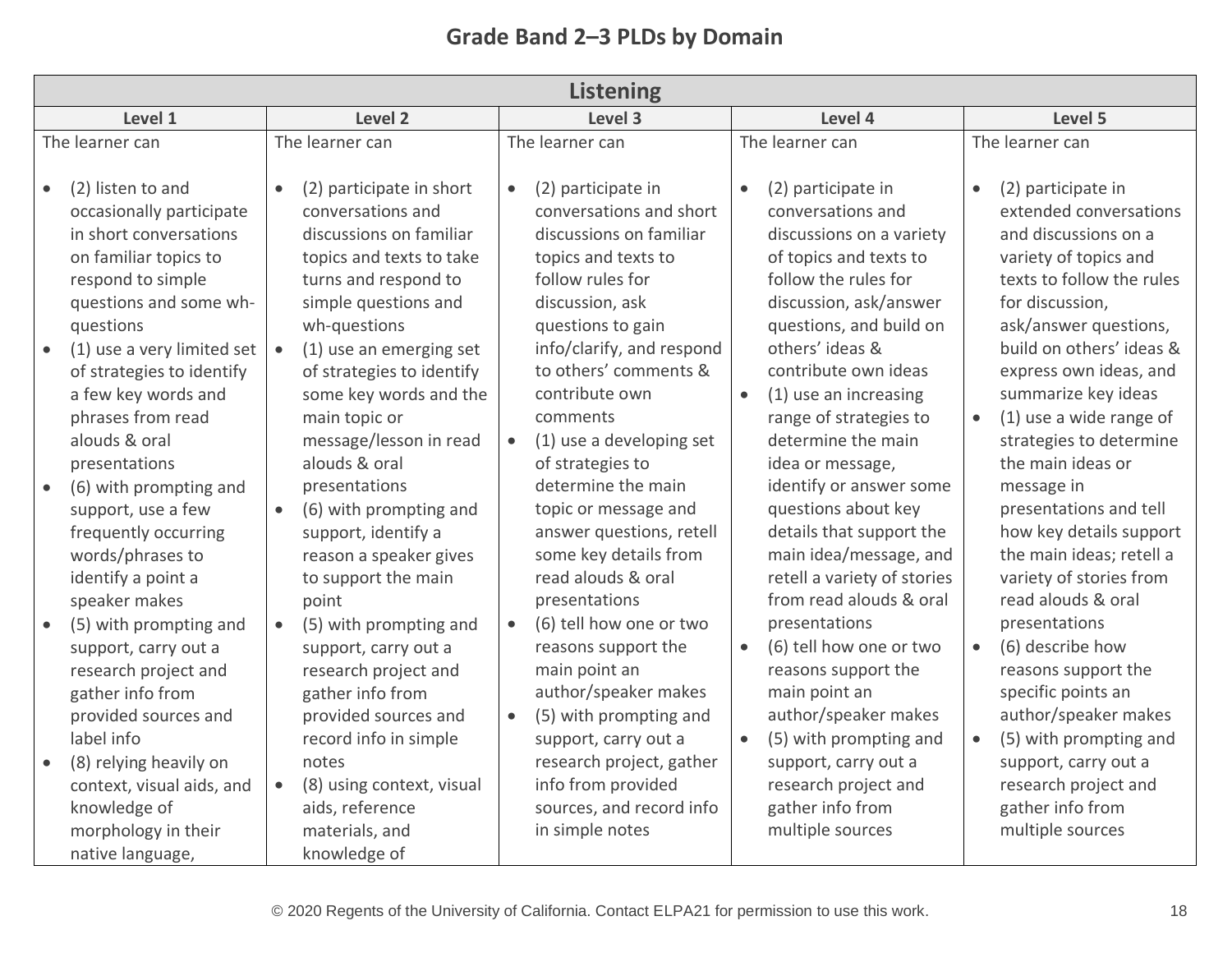| recognize the meaning<br>of a few frequently<br>occurring words, simple<br>phrases, and formulaic<br>expressions about<br>familiar topics,<br>experiences, or events | morphology in their<br>native language, ask and<br>answer questions about<br>the meaning of some<br>frequently occurring<br>words, phrases, and<br>expressions about<br>familiar topics,<br>experiences, or events | using context, some<br>$\bullet$<br>visual aids, reference<br>materials, and a<br>developing knowledge<br>of English morphology,<br>determine the meaning<br>of less-frequently<br>occurring words and<br>phrases, content<br>specific words, and<br>some idiomatic<br>expressions about<br>familiar topics,<br>experiences, or events | (8) using context, some<br>$\bullet$<br>visual aids, reference<br>materials, and an<br>increasing knowledge of<br>morphology (root words<br>& some prefixes),<br>determine the meaning<br>of less-frequently<br>occurring words and<br>phrases and some<br>idiomatic expressions,<br>and (at Grade 3) some<br>general academic and<br>content-specific<br>vocabulary about a<br>variety of topics,<br>experiences, or events | (8) using context,<br>referencing materials<br>and knowledge of<br>morphology (root<br>words, simple<br>inflectional endings, &<br>common prefixes),<br>determine the meaning<br>of less-frequently<br>occurring words and<br>phrases; some idiomatic<br>expressions; and (at<br>Grade 3) some general<br>academic and content-<br>specific vocabulary<br>about a variety of<br>topics, experiences, or |
|----------------------------------------------------------------------------------------------------------------------------------------------------------------------|--------------------------------------------------------------------------------------------------------------------------------------------------------------------------------------------------------------------|----------------------------------------------------------------------------------------------------------------------------------------------------------------------------------------------------------------------------------------------------------------------------------------------------------------------------------------|------------------------------------------------------------------------------------------------------------------------------------------------------------------------------------------------------------------------------------------------------------------------------------------------------------------------------------------------------------------------------------------------------------------------------|---------------------------------------------------------------------------------------------------------------------------------------------------------------------------------------------------------------------------------------------------------------------------------------------------------------------------------------------------------------------------------------------------------|
|----------------------------------------------------------------------------------------------------------------------------------------------------------------------|--------------------------------------------------------------------------------------------------------------------------------------------------------------------------------------------------------------------|----------------------------------------------------------------------------------------------------------------------------------------------------------------------------------------------------------------------------------------------------------------------------------------------------------------------------------------|------------------------------------------------------------------------------------------------------------------------------------------------------------------------------------------------------------------------------------------------------------------------------------------------------------------------------------------------------------------------------------------------------------------------------|---------------------------------------------------------------------------------------------------------------------------------------------------------------------------------------------------------------------------------------------------------------------------------------------------------------------------------------------------------------------------------------------------------|

| <b>Reading</b>                                                                                                                                                                                                                                                                                    |                                                                                                                                                                                                                                                                                                           |                                                                                                                                                                                                                                                                                                                                                  |                                                                                                                                                                                                                                                                                                                                            |                                                                                                                                                                                                                                                                                                                                                        |  |  |
|---------------------------------------------------------------------------------------------------------------------------------------------------------------------------------------------------------------------------------------------------------------------------------------------------|-----------------------------------------------------------------------------------------------------------------------------------------------------------------------------------------------------------------------------------------------------------------------------------------------------------|--------------------------------------------------------------------------------------------------------------------------------------------------------------------------------------------------------------------------------------------------------------------------------------------------------------------------------------------------|--------------------------------------------------------------------------------------------------------------------------------------------------------------------------------------------------------------------------------------------------------------------------------------------------------------------------------------------|--------------------------------------------------------------------------------------------------------------------------------------------------------------------------------------------------------------------------------------------------------------------------------------------------------------------------------------------------------|--|--|
| Level 1                                                                                                                                                                                                                                                                                           | Level 2                                                                                                                                                                                                                                                                                                   | Level 3                                                                                                                                                                                                                                                                                                                                          | Level 4                                                                                                                                                                                                                                                                                                                                    | Level 5                                                                                                                                                                                                                                                                                                                                                |  |  |
| The learner can                                                                                                                                                                                                                                                                                   | The learner can                                                                                                                                                                                                                                                                                           | The learner can                                                                                                                                                                                                                                                                                                                                  | The learner can                                                                                                                                                                                                                                                                                                                            | The learner can                                                                                                                                                                                                                                                                                                                                        |  |  |
| (2) participate<br>occasionally in short<br>conversations on<br>familiar topics to<br>respond to simple<br>questions and some wh-<br>questions<br>(1) use a very limited set<br>of strategies to identify<br>a few key words &<br>phrases from read-<br>alouds, simple written<br>texts, and oral | (2) participate in short<br>conversations,<br>discussions, and written<br>exchanges on familiar<br>topics to take turns &<br>respond to simple<br>questions and wh-<br>questions<br>(1) use an emerging set<br>of strategies to identify<br>some key words &<br>phrases and identify the<br>main topic or | (2) participate in short<br>$\bullet$<br>discussions and written<br>exchanges on familiar<br>topics, experiences, and<br>texts to follow rules for<br>discussion & ask<br>questions; respond to<br>others' comments and<br>contribute own<br>comments<br>(1) use a developing set<br>$\bullet$<br>of strategies to identify<br>the main topic or | (2) participate in<br>$\bullet$<br>conversations,<br>discussions and written<br>exchanges about a<br>variety of topics,<br>experiences, and texts<br>to follow rules for<br>discussion, ask & answer<br>questions, and build on<br>others' ideas and<br>contribute own ideas<br>(1) use an increasing<br>$\bullet$<br>range of strategies; | (2) participate in<br>$\bullet$<br>extended discussions,<br>conversations, and<br>written exchanges<br>about a variety of<br>topics, experiences, and<br>texts to follow rules for<br>discussion, ask & answer<br>questions, and build on<br>others' ideas and<br>express own ideas<br>(1) use a wide range of<br>$\bullet$<br>strategies to determine |  |  |
| presentations                                                                                                                                                                                                                                                                                     | message/lesson from                                                                                                                                                                                                                                                                                       | message, answer                                                                                                                                                                                                                                                                                                                                  | determine the main                                                                                                                                                                                                                                                                                                                         | the main idea or                                                                                                                                                                                                                                                                                                                                       |  |  |

© 2020 Regents of the University of California. Contact ELPA21 for permission to use this work. 19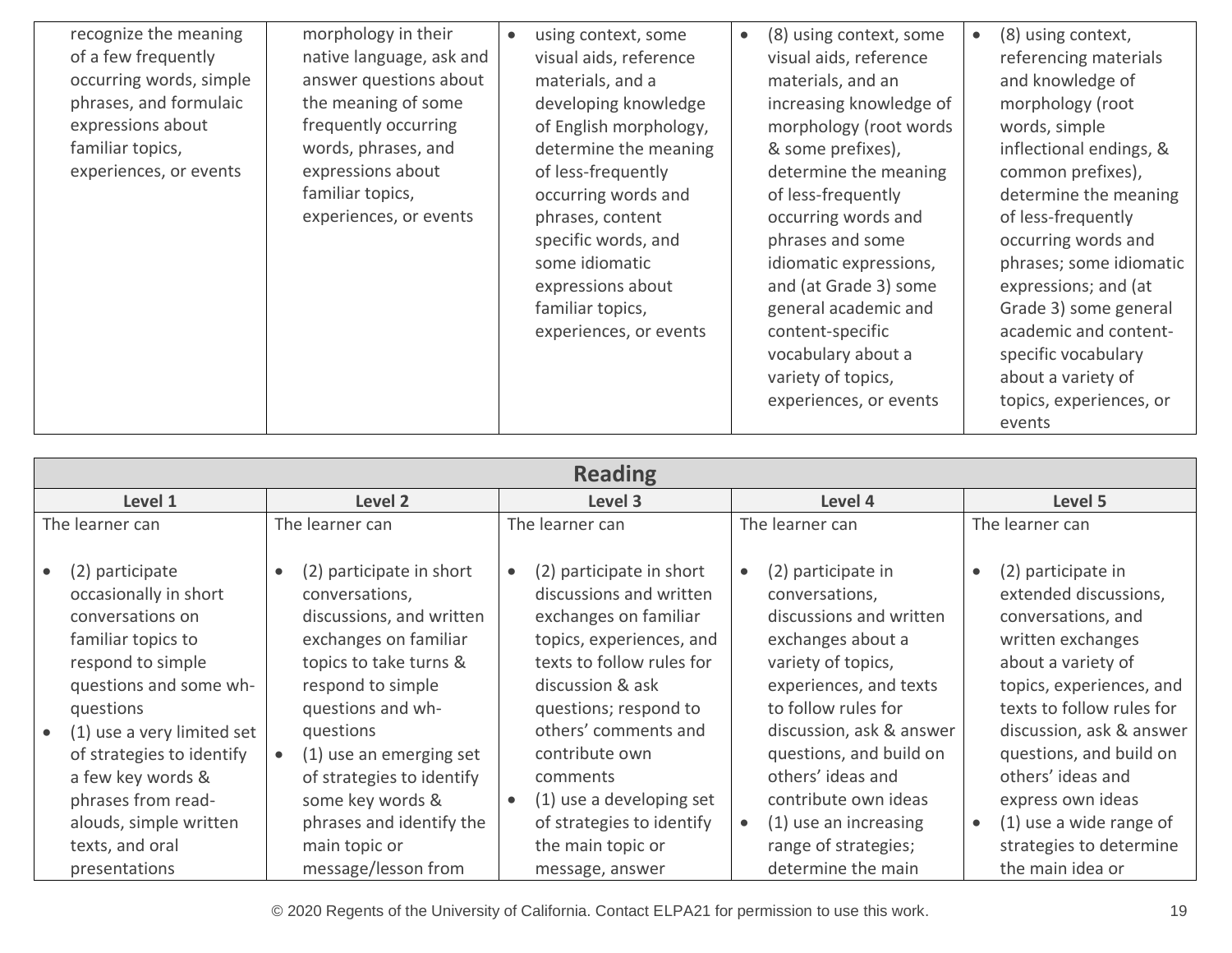| (6) with prompting and<br>support, use a few<br>words to identify a point<br>an author/speaker<br>makes<br>(5) with prompting and<br>support, carry out short<br>research projects &<br>gather info from<br>provided sources; label<br>info<br>(8) relying heavily on<br>visual aids, context, and<br>knowledge of<br>morphology in native<br>language, recognize the<br>meaning of a few<br>frequently occurring<br>words, simple phrases,<br>and formulaic<br>expressions in texts | read-alouds, simple<br>written texts, and oral<br>presentations<br>(6) with prompting and<br>$\bullet$<br>support, identify a<br>reason an<br>author/speaker gives to<br>support the main point<br>(5) with prompting and<br>$\bullet$<br>support, carry out short<br>research projects,<br>gather info from<br>provided sources;<br>record some simple<br>notes<br>(8) using context, visual<br>$\bullet$<br>aids, and knowledge of<br>morphology in his or her<br>native language, ask and<br>answer questions about<br>the meaning of<br>frequently occurring<br>words, phrases, and<br>expressions in texts | $\bullet$ | questions, retell some<br>key details from read-<br>alouds, simple written<br>texts, and oral<br>presentations,<br>stories/texts<br>(6) tell how one or two<br>reasons support the<br>main point an<br>author/speaker makes<br>(5) with prompting and<br>support, carry out short<br>research projects,<br>gather info from<br>provided sources;<br>record some orderly<br>notes<br>(8) using context, some<br>visual aids, reference<br>materials, and a<br>developing knowledge<br>of English morphology,<br>determine the meaning<br>of less-frequently<br>occurring words and<br>phrases, content-<br>specific words, and<br>some idiomatic<br>expressions in texts | $\bullet$<br>$\bullet$<br>$\bullet$ | idea/message and<br>identify or answer<br>questions about some<br>key details that support<br>the main idea/message;<br>retell a variety of stories<br>from read-alouds,<br>written texts, and oral<br>presentations<br>(6) tell how one or two<br>reasons support the<br>specific points an<br>author/speaker makes<br>(5) with prompting and<br>support, carry out short<br>research projects,<br>gathering info from<br>multiple sources<br>(8) using context, some<br>visual aids, reference<br>materials, and an<br>increasing knowledge of<br>morphology (root<br>words, some prefixes),<br>determine the meaning<br>of less-frequently<br>occurring words and<br>phrases and some<br>idiomatic expressions,<br>and (at Grade 3) some<br>general academic and<br>content-specific | $\bullet$ | message, tell how key<br>details support main<br>idea, and retell a variety<br>of stories from read-<br>alouds, written texts,<br>and oral<br>communications<br>(6) describe how<br>reasons support the<br>specific points an<br>author/speaker makes<br>(5) with prompting and<br>support, carry out short<br>research projects,<br>gathering info from<br>multiple sources<br>(8) using context,<br>reference materials, and<br>morphology (e.g., root<br>words, simple<br>inflectional endings such<br>as -ed, -ing, and some<br>common prefixes),<br>determine the meaning<br>of less-frequently<br>occurring words,<br>phrases, some idiomatic<br>expressions, and (at<br>Grade 3) some general<br>academic and content-<br>specific vocabulary in<br>texts |
|--------------------------------------------------------------------------------------------------------------------------------------------------------------------------------------------------------------------------------------------------------------------------------------------------------------------------------------------------------------------------------------------------------------------------------------------------------------------------------------|-----------------------------------------------------------------------------------------------------------------------------------------------------------------------------------------------------------------------------------------------------------------------------------------------------------------------------------------------------------------------------------------------------------------------------------------------------------------------------------------------------------------------------------------------------------------------------------------------------------------|-----------|-------------------------------------------------------------------------------------------------------------------------------------------------------------------------------------------------------------------------------------------------------------------------------------------------------------------------------------------------------------------------------------------------------------------------------------------------------------------------------------------------------------------------------------------------------------------------------------------------------------------------------------------------------------------------|-------------------------------------|-----------------------------------------------------------------------------------------------------------------------------------------------------------------------------------------------------------------------------------------------------------------------------------------------------------------------------------------------------------------------------------------------------------------------------------------------------------------------------------------------------------------------------------------------------------------------------------------------------------------------------------------------------------------------------------------------------------------------------------------------------------------------------------------|-----------|------------------------------------------------------------------------------------------------------------------------------------------------------------------------------------------------------------------------------------------------------------------------------------------------------------------------------------------------------------------------------------------------------------------------------------------------------------------------------------------------------------------------------------------------------------------------------------------------------------------------------------------------------------------------------------------------------------------------------------------------------------------|
|                                                                                                                                                                                                                                                                                                                                                                                                                                                                                      |                                                                                                                                                                                                                                                                                                                                                                                                                                                                                                                                                                                                                 |           |                                                                                                                                                                                                                                                                                                                                                                                                                                                                                                                                                                                                                                                                         |                                     | vocabulary in texts                                                                                                                                                                                                                                                                                                                                                                                                                                                                                                                                                                                                                                                                                                                                                                     |           |                                                                                                                                                                                                                                                                                                                                                                                                                                                                                                                                                                                                                                                                                                                                                                  |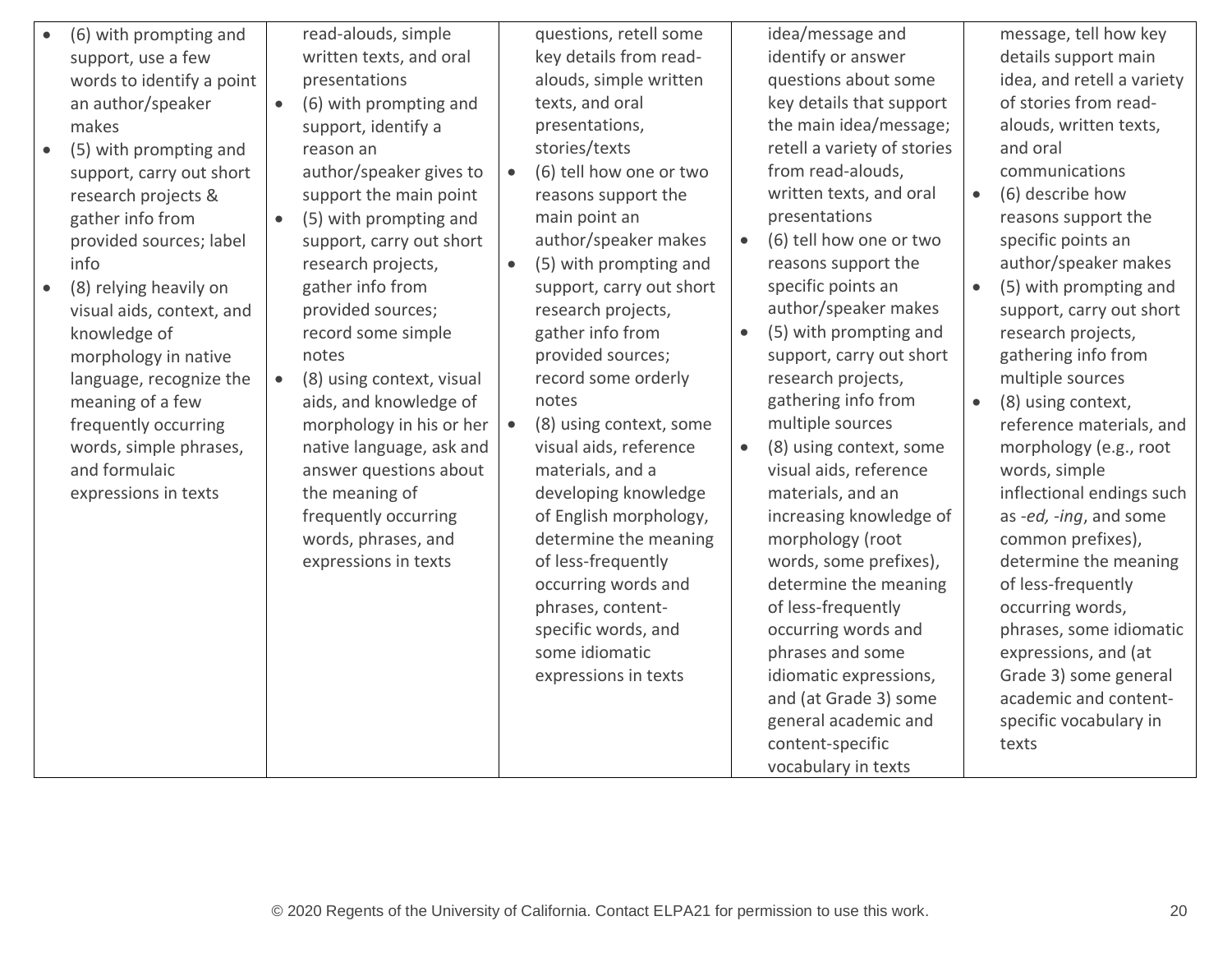| <b>Writing</b>                                                                                                                                                                                                                                                                                                                                                                                                                                                                                                                                                                                   |                                                                                                                                                                                                                                                                                                                                                                                                                                                                                                                                                                                                                                                 |                                                                                                                                                                                                                                                                                                                                                                                                                                                                                                                                                                                                           |                                                                                                                                                                                                                                                                                                                                                                                                                                                                                                                                                                                                             |                                                                                                                                                                                                                                                                                                                                                                                                                                                                                                                                                                                                                                                      |  |  |
|--------------------------------------------------------------------------------------------------------------------------------------------------------------------------------------------------------------------------------------------------------------------------------------------------------------------------------------------------------------------------------------------------------------------------------------------------------------------------------------------------------------------------------------------------------------------------------------------------|-------------------------------------------------------------------------------------------------------------------------------------------------------------------------------------------------------------------------------------------------------------------------------------------------------------------------------------------------------------------------------------------------------------------------------------------------------------------------------------------------------------------------------------------------------------------------------------------------------------------------------------------------|-----------------------------------------------------------------------------------------------------------------------------------------------------------------------------------------------------------------------------------------------------------------------------------------------------------------------------------------------------------------------------------------------------------------------------------------------------------------------------------------------------------------------------------------------------------------------------------------------------------|-------------------------------------------------------------------------------------------------------------------------------------------------------------------------------------------------------------------------------------------------------------------------------------------------------------------------------------------------------------------------------------------------------------------------------------------------------------------------------------------------------------------------------------------------------------------------------------------------------------|------------------------------------------------------------------------------------------------------------------------------------------------------------------------------------------------------------------------------------------------------------------------------------------------------------------------------------------------------------------------------------------------------------------------------------------------------------------------------------------------------------------------------------------------------------------------------------------------------------------------------------------------------|--|--|
| Level 1                                                                                                                                                                                                                                                                                                                                                                                                                                                                                                                                                                                          | Level 2                                                                                                                                                                                                                                                                                                                                                                                                                                                                                                                                                                                                                                         | Level 3                                                                                                                                                                                                                                                                                                                                                                                                                                                                                                                                                                                                   | Level 4                                                                                                                                                                                                                                                                                                                                                                                                                                                                                                                                                                                                     | Level 5                                                                                                                                                                                                                                                                                                                                                                                                                                                                                                                                                                                                                                              |  |  |
| The learner can                                                                                                                                                                                                                                                                                                                                                                                                                                                                                                                                                                                  | The learner can                                                                                                                                                                                                                                                                                                                                                                                                                                                                                                                                                                                                                                 | The learner can                                                                                                                                                                                                                                                                                                                                                                                                                                                                                                                                                                                           | The learner can                                                                                                                                                                                                                                                                                                                                                                                                                                                                                                                                                                                             | The learner can                                                                                                                                                                                                                                                                                                                                                                                                                                                                                                                                                                                                                                      |  |  |
| (3) with support,<br>communicate simple<br>information about<br>familiar texts, topics,<br>experiences, or events;<br>(2) respond to simple<br>yes/no questions and<br>some wh- questions<br>(4) express an opinion<br>about familiar topic<br>(5) with support, carry<br>out short research<br>project, gather info<br>from provided sources,<br>label info<br>(6) with support,<br>identify a point that an<br>author or speaker<br>makes<br>(9) with support, use<br>syntactically simple<br>sentences with limited<br>control using a narrow<br>range of vocabulary and<br>a small number of | (2) with support,<br>$\bullet$<br>participate in short<br>written exchange (3) on<br>familiar topics, texts,<br>experiences, (9) recount<br>two events in sequence,<br>(2) respond to simple<br>yes/no questions and<br>wh-questions<br>(4) express an opinion<br>$\bullet$<br>about a familiar topic or<br>story<br>(5) with support, carry<br>$\bullet$<br>out short research<br>project, gather info from<br>provided sources and<br>record some<br>information<br>(6) with support,<br>identify a reason an<br>author/speaker gives to<br>support a point<br>with support, produce<br>$\bullet$<br>(10) simple sentences<br>with some newly | (2) with some support,<br>participate in short<br>written exchanges on<br>familiar topics, texts,<br>and experiences;<br>include a few details; (3)<br>recount a short<br>sequence of events; (9)<br>use common linking<br>words to connect ideas;<br>(2) answers questions<br>about familiar topics<br>and texts<br>(4) express an opinion<br>$\bullet$<br>and give one or more<br>reasons for the opinion<br>about a familiar topic or<br>story<br>(5) with support, carry<br>out a short research<br>project, gather info from<br>provided sources,<br>record<br>info/observations in<br>orderly notes | (2) with increasing<br>independent control,<br>participate in written<br>exchanges about a<br>variety of texts, topics,<br>and experiences; (9)<br>recount a sequence of<br>events (use temporal<br>words); use linking<br>words to connect ideas<br>or events<br>(4) introduce a topic,<br>present facts about<br>topic, express opinion,<br>and give several reasons<br>for opinion<br>(5) with support, carry<br>out short research<br>project, gather info from<br>multiple sources<br>(6) tell how one or two<br>reasons support the<br>specific points an<br>author/speaker makes<br>(10) produce and | (2) participate in<br>extended written<br>exchanges of<br>information; express<br>ideas about a variety of<br>texts, topics and<br>experiences; (9) recount<br>a coherent sequence of<br>events (using temporal<br>words); (9) use linking<br>words to connect ideas<br>(4) introduce a topic,<br>present facts about<br>topic, express opinions,<br>give several reasons for<br>opinion, and provide a<br>concluding statement<br>(5) with support, carry<br>$\bullet$<br>out short research<br>project, gather info from<br>multiple sources<br>(6) describe how<br>$\bullet$<br>reasons support the<br>specific points an<br>author/speaker makes |  |  |
| frequently occurring<br>nouns and verbs<br>(7) recognize the<br>meaning of some words                                                                                                                                                                                                                                                                                                                                                                                                                                                                                                            | learned vocabulary and<br>use some frequently<br>occurring collective<br>nouns, verbs, adjectives,<br>adverbs, conjunctions<br>and linking words while                                                                                                                                                                                                                                                                                                                                                                                                                                                                                          | (6) tell how one or two<br>$\bullet$<br>reasons support the<br>main point an<br>author/speaker makes<br>(10) with support,<br>$\bullet$<br>produce and expand                                                                                                                                                                                                                                                                                                                                                                                                                                             | expand simple and<br>compound sentences<br>(and at Grade 3 a few<br>complex sentences),<br>using an increasing<br>range of vocabulary,                                                                                                                                                                                                                                                                                                                                                                                                                                                                      | (10) communicate in<br>$\bullet$<br>writing to produce and<br>expand simple and<br>some compound<br>sentences (and at Grade<br>3 some complex                                                                                                                                                                                                                                                                                                                                                                                                                                                                                                        |  |  |
|                                                                                                                                                                                                                                                                                                                                                                                                                                                                                                                                                                                                  | showing an increasing<br>awareness of informal                                                                                                                                                                                                                                                                                                                                                                                                                                                                                                                                                                                                  | simple and some<br>compound sentences                                                                                                                                                                                                                                                                                                                                                                                                                                                                                                                                                                     | including some<br>collective nouns, past                                                                                                                                                                                                                                                                                                                                                                                                                                                                                                                                                                    | sentences), using<br>collective nouns,                                                                                                                                                                                                                                                                                                                                                                                                                                                                                                                                                                                                               |  |  |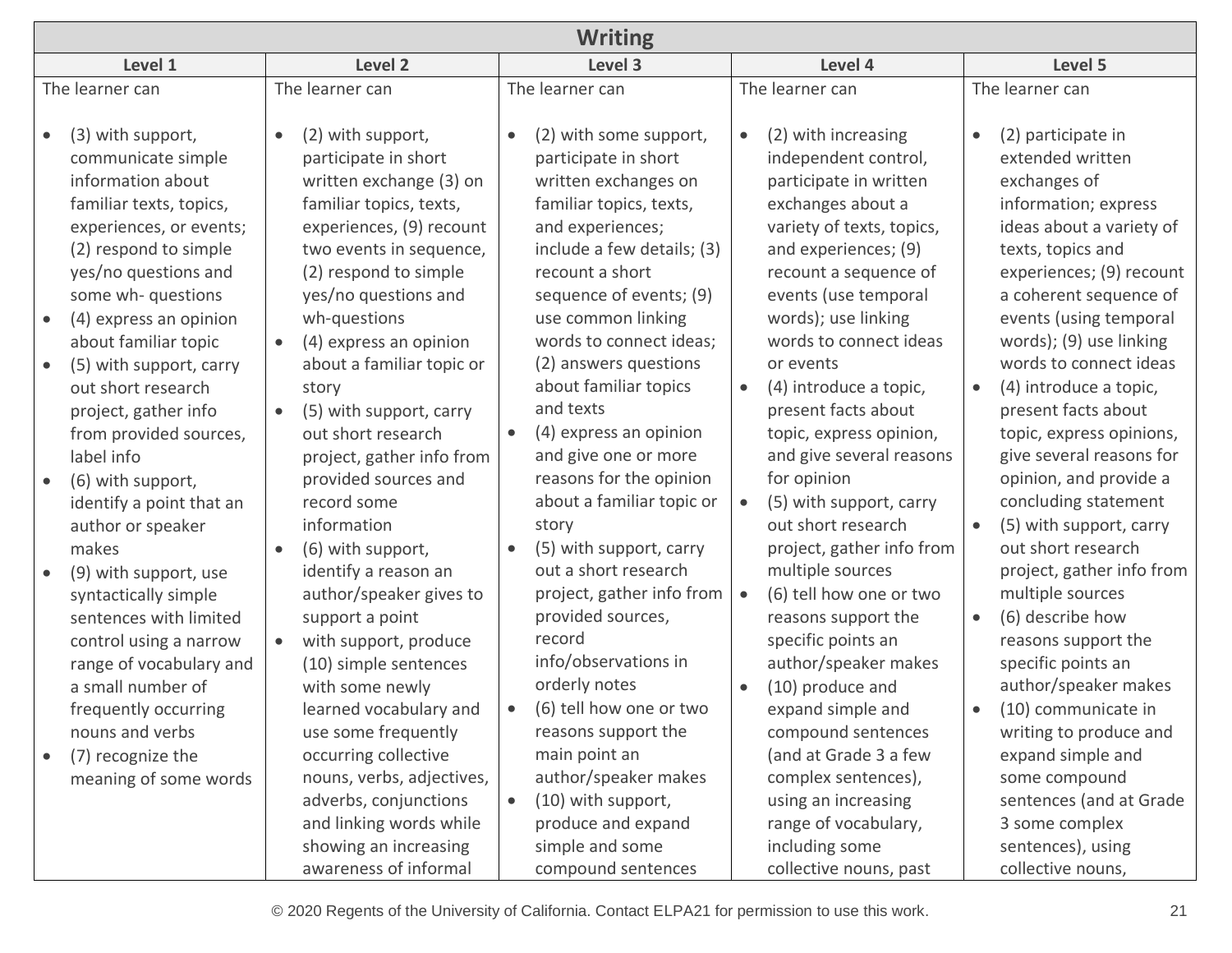| "playground" speech<br>and classroom language | using increased<br>vocabulary and using<br>some collective nouns,<br>some frequently<br>occurring past tense<br>irregular verbs,<br>adjectives, adverbs, and<br>conjunctions while<br>comparing examples of<br>formal and informal use<br>of English | tense irregular verbs,<br>and an increasing<br>number of adjectives,<br>adverbs, and<br>conjunctions while<br>adapting language to<br>formal and informal<br>contexts | common abstract<br>nouns, past tense<br>irregular verbs, and use<br>common coordinating<br>and subordinating<br>conjunctions, adjectives,<br>and adverbs while<br>adapting language<br>choices to formal and<br>informal contexts; at<br>Grade 3 use a wide<br>variety of general and<br>content-specific<br>academic words in short<br>written text |
|-----------------------------------------------|------------------------------------------------------------------------------------------------------------------------------------------------------------------------------------------------------------------------------------------------------|-----------------------------------------------------------------------------------------------------------------------------------------------------------------------|------------------------------------------------------------------------------------------------------------------------------------------------------------------------------------------------------------------------------------------------------------------------------------------------------------------------------------------------------|
|-----------------------------------------------|------------------------------------------------------------------------------------------------------------------------------------------------------------------------------------------------------------------------------------------------------|-----------------------------------------------------------------------------------------------------------------------------------------------------------------------|------------------------------------------------------------------------------------------------------------------------------------------------------------------------------------------------------------------------------------------------------------------------------------------------------------------------------------------------------|

| <b>Speaking</b>                                                                                                                                                                                                                       |                                                                                                                                                                                                      |                                                                                                                                                                                                                                 |                                                                                                                                                                                                                 |                                                                                                                                                                                                                             |  |
|---------------------------------------------------------------------------------------------------------------------------------------------------------------------------------------------------------------------------------------|------------------------------------------------------------------------------------------------------------------------------------------------------------------------------------------------------|---------------------------------------------------------------------------------------------------------------------------------------------------------------------------------------------------------------------------------|-----------------------------------------------------------------------------------------------------------------------------------------------------------------------------------------------------------------|-----------------------------------------------------------------------------------------------------------------------------------------------------------------------------------------------------------------------------|--|
| Level 1                                                                                                                                                                                                                               | Level 2                                                                                                                                                                                              | Level 3                                                                                                                                                                                                                         | Level 4                                                                                                                                                                                                         | Level 5                                                                                                                                                                                                                     |  |
| The learner can                                                                                                                                                                                                                       | The learner can                                                                                                                                                                                      | The learner can                                                                                                                                                                                                                 | The learner can                                                                                                                                                                                                 | The learner can                                                                                                                                                                                                             |  |
| (3) communicate simple<br>$\bullet$<br>information about<br>familiar texts, topics,<br>experiences, or events<br>(2) to occasionally<br>participate in short<br>conversations, respond<br>to simple yes/no and<br>some wh- questions, | (2) communicate simple<br>messages about familiar<br>topics, experiences,<br>events, or objects in the<br>environment to<br>participate in short<br>conversations,<br>discussions, and take<br>turns | (2) communicate about<br>familiar texts, topics,<br>experiences, or events<br>to participate in short<br>discussions, following<br>rules for discussion,<br>while responding to<br>others and contributing<br>own comments; (3) | (2) communicate variety<br>of texts, topics,<br>experiences, or events<br>to participate in<br>discussions/<br>conversations following<br>rules for discussion,<br>while building on the<br>ideas of others and | (2) communicate about<br>a variety of topics, texts,<br>experiences, or events<br>to participate in<br>extended discussions/<br>conversations, following<br>rules for discussion<br>while building on<br>comments of others |  |
| and (4) express an<br>opinion<br>(5) with support, carry<br>$\bullet$<br>out short research<br>project, gather info, and<br>label info                                                                                                | (3) deliver simple oral<br>$\bullet$<br>presentations; (2)<br>respond to simple<br>yes/no and wh-<br>questions; (4) express<br>an opinion; (9) with                                                  | deliver short oral<br>presentations; (2) ask<br>questions to gain<br>information or clarify;<br>(4) express an opinion<br>and give one or more                                                                                  | contributing own<br>comments; (3) deliver<br>short oral presentations<br>including an<br>introduction; (2) ask and<br>answer questions; (4)                                                                     | along with expressing<br>own ideas; (3) deliver<br>oral presentations with<br>descriptive details, an<br>introduction, and a<br>concluding statement;                                                                       |  |
| (6) identify a point an<br>$\bullet$<br>author/speaker makes                                                                                                                                                                          | support, recount two<br>events in a sequence                                                                                                                                                         | reasons for the opinion;<br>(9) with support,                                                                                                                                                                                   | express an opinion and<br>give several reasons for                                                                                                                                                              | (2) ask and answer<br>questions; (4) express                                                                                                                                                                                |  |

© 2020 Regents of the University of California. Contact ELPA21 for permission to use this work. 22